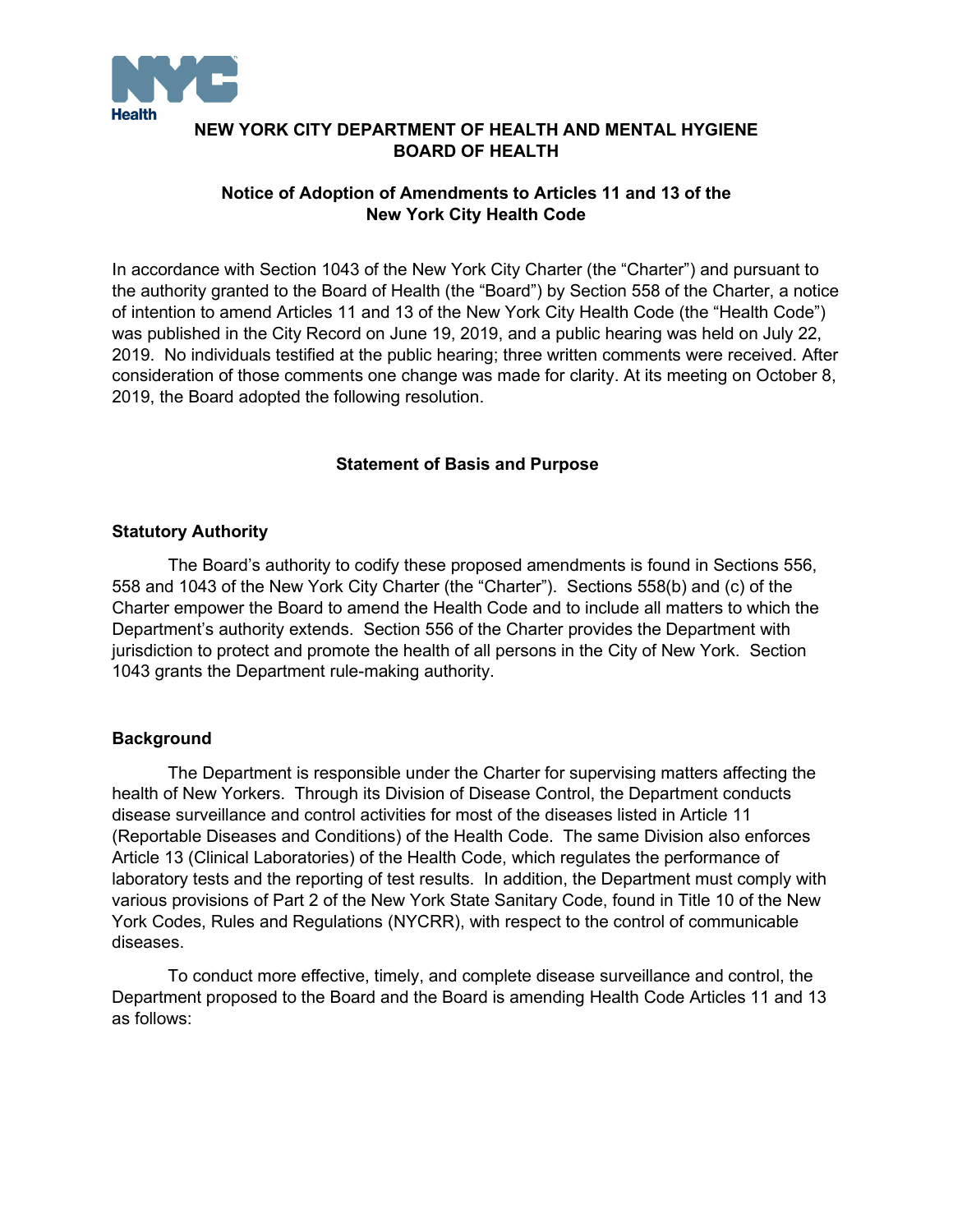### **Tuberculosis Infection Reporting**

The Board is amending Health Code Sections 11.03(a) and 13.03(b)(1) to require laboratories to report all test results for tuberculosis (TB) infection, including negative results. Prior to the adoption of these amendments, the Health Code required reporting only of test results and other information attendant to active TB disease, and tests positive for TB infection and related information for children under five years old.

TB is a disease caused by the bacterium *Mycobacterium tuberculosis*, which is spread person-to-person through the air. Most commonly, TB disease affects the lungs, but it can also affect other parts of the body. Individuals who have a positive test for TB infection but do not have symptoms or other test results consistent with active TB disease are diagnosed with latent TB infection (LTBI). Persons with LTBI are asymptomatic and cannot transmit the infection to others. It is estimated that approximately 10 percent of individuals with LTBI will develop active TB disease at some point in their life. Treating LTBI is the only way to significantly reduce the risk of developing active disease and thus is a vital component of TB prevention efforts.

There is no reliable data on the prevalence of LTBI in the United States or New York City. National estimates from the National Health and Nutrition Examination Survey study, when combined with New York City population data, result in an estimate of approximately 700,000 people with LTBI in the City. However, data from the Department's TB clinics suggests there could be as many as 1.8 million people in New York City with LTBI. Based on these estimates, there is a large reservoir of TB infection in New York City, some of which will result in future cases of active TB disease.

While the Department has made major strides in reducing the number of active TB cases in New York City – from 3,755 at the height of the TB epidemic in 1992 to 559 in 2018 – the number of TB cases has largely plateaued in the last 10 years. The Department is working to expand its efforts to identify and treat people with LTBI to further reduce the burden of TB in New York City, and reporting of test results for TB infection will help focus that effort.

Reporting of tests for TB infection will give the Department a better understanding of the prevalence of TB infection in order to better direct public health resources. Also, the data collected will provide information about testing practices, which will help inform provider outreach. Reports of laboratory tests negative for TB infection will provide the Department with a more complete picture of testing practices and allow for better estimates of testing prevalence to inform the Department's programming.

In addition, the Board has made minor related language changes to Health Code § 11.21(a) for consistency.

In response to public comments received, the language of the Department's proposal as to this provision has been revised to clarify that laboratories must report all test results, including negatives, for tests for TB infection only, and not tests performed in connection with diagnosing or monitoring active TB disease, such as mycobacteria culture tests.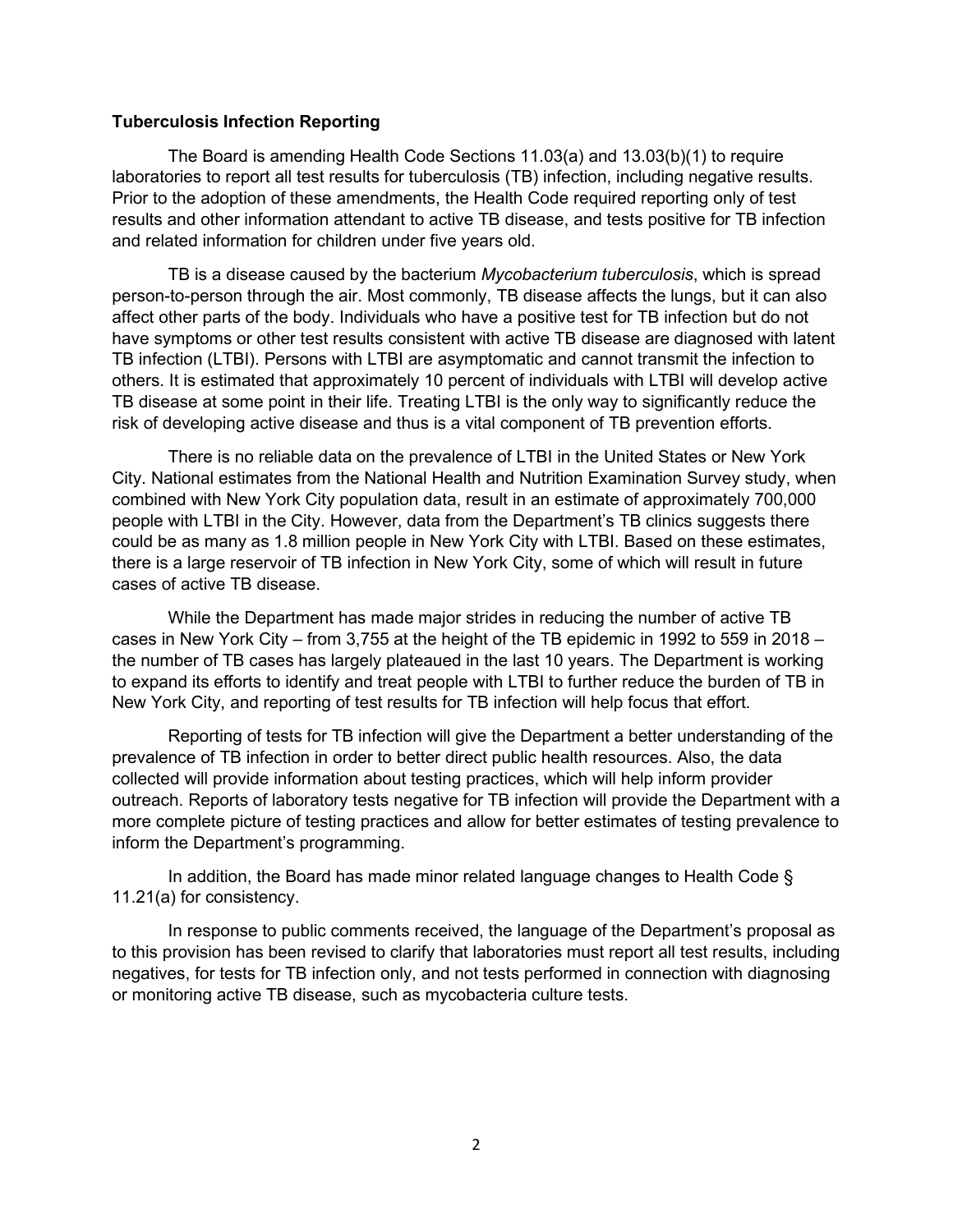### **Syphilis Amendment Proposal**

The Board is adding a new Section 11.33 to the Health Code to require healthcare providers to test pregnant persons for syphilis at 28 weeks of pregnancy, or as soon thereafter as reasonably possible but no later than at 32 weeks of pregnancy, and that test results and a treatment plan be documented.

Syphilis is a sexually transmitted infection caused by the bacterium *Treponema pallidum*. Untreated syphilis during pregnancy can result in devastating health outcomes, including stillbirth. Infants with congenital syphilis may manifest abnormalities of the central nervous system, bones and joints, teeth, eyes, and skin. In New York City, the number of congenital syphilis cases increased 186% between 2017 (7 cases) and 2018 (20 cases). Twenty is the largest number of congenital syphilis cases reported in the City in over ten years and included one syphilitic stillbirth at 31 weeks. In general, New York City has much higher rates of primary, secondary, and early latent syphilis as compared to the U.S. population. In 2017, the rate of syphilis at all stages was 95.33 per 100,000 in NYC vs. 31.4 cases per 100,000 nationally. Syphilis is increasing among New York City women; from 2017 to 2018, the number of primary, secondary, and early latent syphilis cases among NYC women increased 44%, from 219 to 315 cases.

Congenital syphilis can be prevented by timely treatment of maternal syphilis. However, symptoms of maternal syphilis during pregnancy may not be apparent, so serologic screening during pregnancy is critical. New York State mandates syphilis screening at the first prenatal care examination (NYS Public Health Law § 2308) and at delivery (10 NYCRR § 69-2.2). Increasingly, the Department has documented congenital cases resulting from maternal syphilis infections acquired subsequent to screening negative earlier during pregnancy; this accounted for 11 cases (55%) of congenital syphilis cases in 2018. At least half of these cases may have been averted by screening women at 28 weeks of pregnancy.

The Board adopts the Department's proposal to require an additional syphilis test at 28 to 32 weeks of pregnancy to identify pregnant people who become infected subsequent to initial mandatory screening, which will enable treatment, improve the health of the pregnant person, and prevent potentially grave health outcomes attendant to vertical transmission. Requiring documentation of test results and a treatment plan will help ensure appropriate follow-up care. Twenty-eight weeks is the most appropriate time for third trimester re-screening because other screening tests are routinely performed at 28 weeks, and because screening at this time would allow sufficient time to treat pregnant people who have syphilis prior to delivery. These changes now align the Health Code with laws in several other states that require third trimester syphilis testing of all pregnant persons.

#### **Exclusion of Cases and Carriers of Enteric Pathogens**

The Board is amending Health Code § 11.15(a) to provide the Department with the discretion to end "exclusion" of people infected with enteric pathogens when doing so is appropriate under the circumstances.

Under the Health Code, individuals infected with or carrying certain enteric pathogens were required to be excluded from certain settings where there was an elevated risk of disease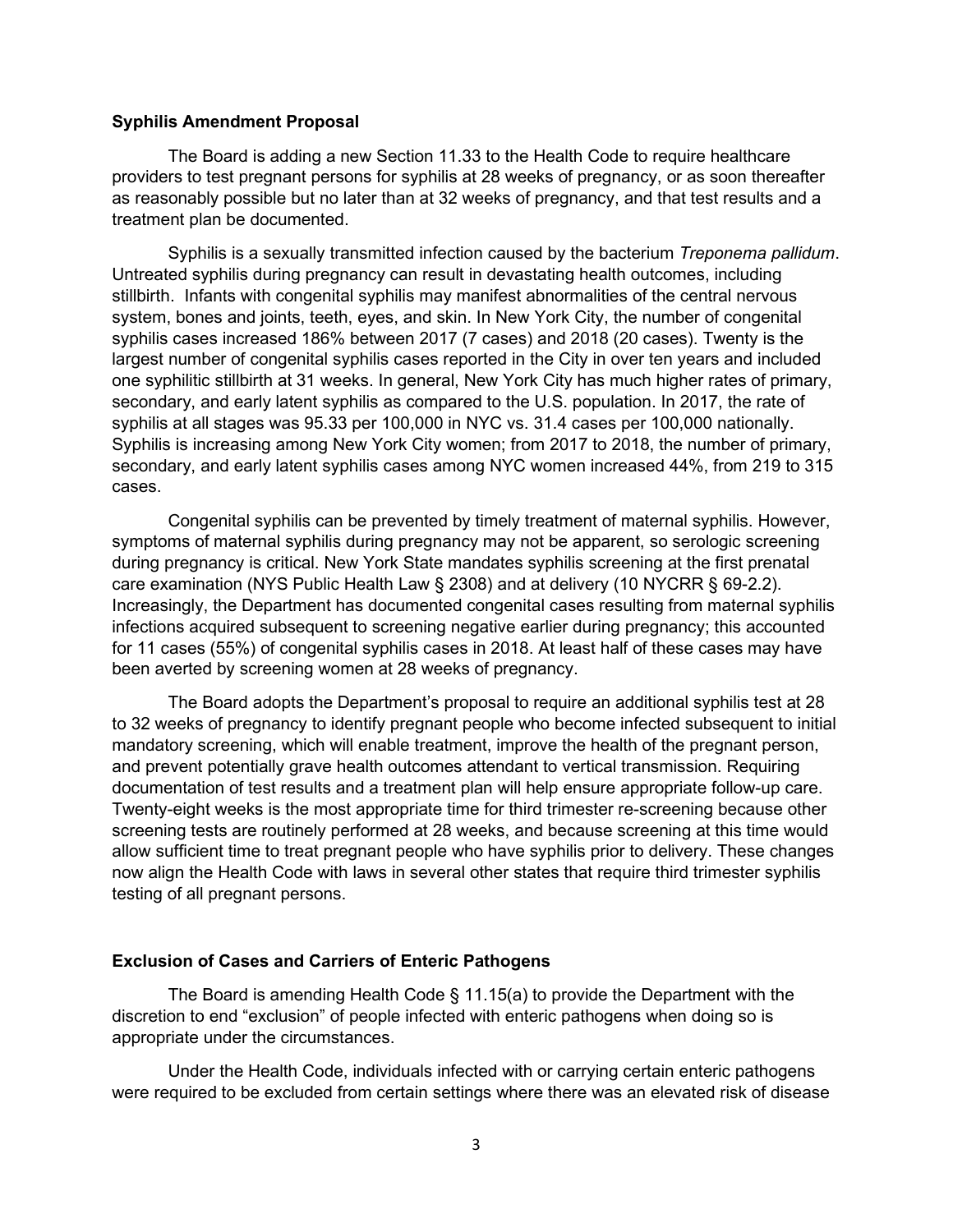transmission. Thus, cases and carriers who are food handlers or health care workers have to be excluded from their place of work, and staff and attendees of schools, child care programs, camps, and other facilities attended by children under five years of age had to be excluded from those facilities. Under the current provision, the Health Code provides that exclusion can end only when the excluded person no longer has symptoms and the Department had received two or three (depending on the pathogen) successive negative stool specimens demonstrating that transmission is no longer likely and that the excluded person's illness is no longer a public health concern.

The enteric diseases addressed in Health Code § 11.15 – Campylobacteriosis, Cholera, *Escherichia* (*E.*) *coli* 0157:H7 and other Shiga toxin-producing *E. coli* (STEC) infections, Salmonellosis (other than typhoid), Shigellosis, Yersiniosis, Amebiasis, Cryptosporidiosis, and Giardiasis – are transmitted via the fecal-oral route. People infected with or carrying enteric pathogens who are food handlers, health care workers providing oral care or feeding, child care workers, or child care attendees can shed the organism in their stool and transmit the infection to others if they have poor hand hygiene practices. Exclusion can last from days to months.

The number of people identified requiring exclusion has increased significantly in recent years. In 2018, there were 187 exclusions ranging in duration from 1 to 135 days, with a mean length of 22 days, as compared to 69 exclusions in 2015. The increase in exclusions is due to improved surveillance practices and increased use of culture-independent diagnostic tests (CIDT), a testing method that is more sensitive than other types of traditional tests, leading to more positive test results. Stool samples can be positive by a CIDT but negative by traditional tests, such as bacterial culture, indicating that although the organism's DNA is detectible, it may not be alive and capable of being transmitted. However, under the Health Code provision prior to the adoption of these changes, individuals have to be excluded based on the positive CIDT result while awaiting for multiple follow-up culture results. Also, some individuals shed the organism in the stool for many weeks or months even after symptoms have ended, and experience suggests that the risk of transmission in that circumstance is low. As there are no clear national guidelines on exclusion, exclusion requirements of jurisdictions vary. Many jurisdictions, including New York State, are less strict than New York City without any measured increase in disease transmission.

For these reasons the Department proposes a more flexible approach that takes into consideration the circumstances of a particular case, including the type of infection, the type of test used to detect the pathogen, the presence or absence of symptoms, the individual's treatment with antimicrobial drugs, the individual's job responsibilities, and the likelihood of infectiousness based on the length of time since symptom onset. The adoption of this proposal still allows the Department to exclude people with enteric pathogens until consecutive negative test results are received if, in the view of Department experts, there remained a public health threat. However, the Department would have the discretion to allow people to return to work or school sooner if their illness no longer poses a risk to others.

In addition, the Board is adopting is minor language changes to this provision for consistency and clarity, and to correct typographical errors.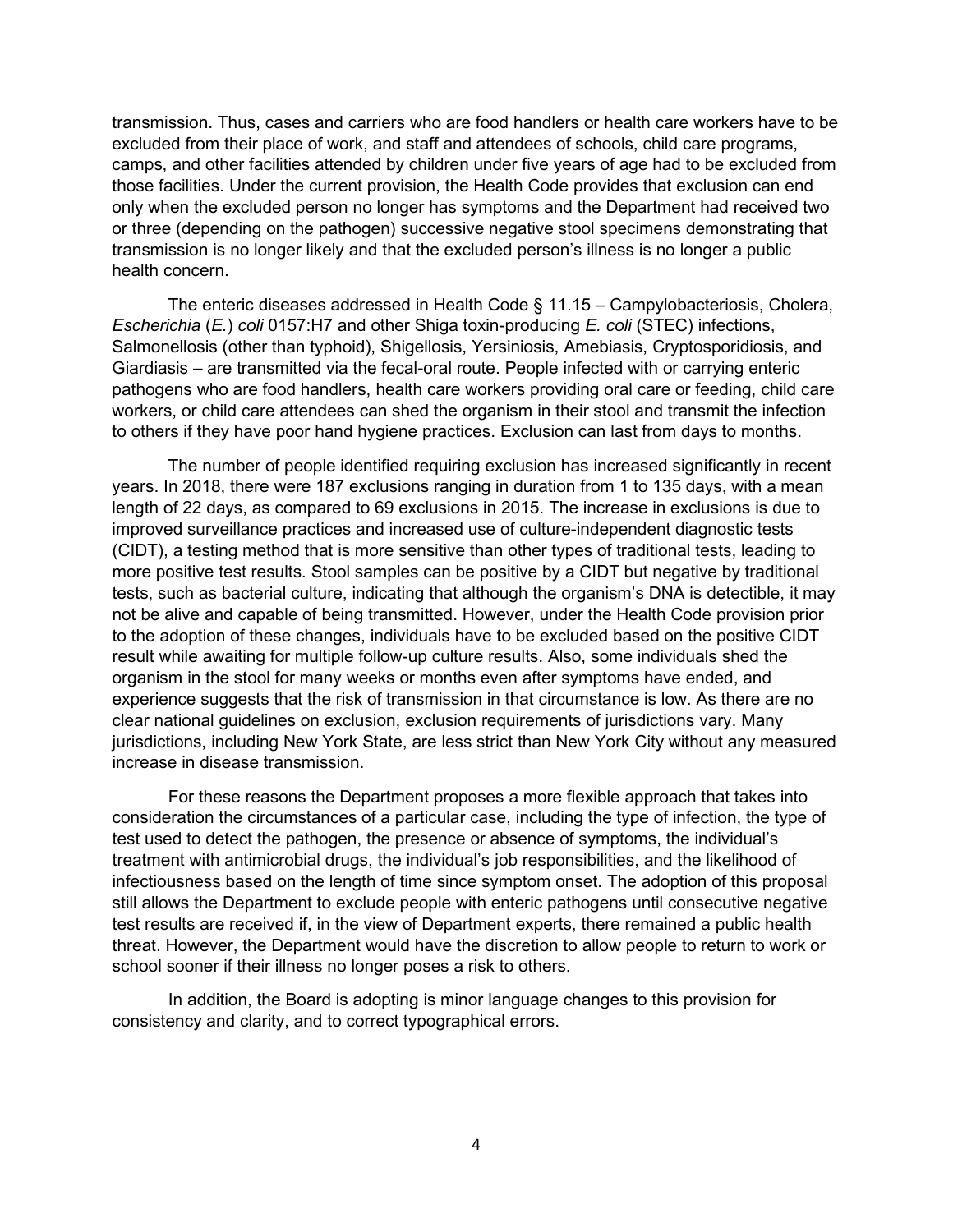### *Campylobacter* **Testing and Reporting**

The Board is amending Health Code § 13.03(b) to no longer require laboratories to perform culture testing on all specimens found to be positive for *Campylobacter* by CIDT. Culture testing involves a laboratory using a specimen to grow the pathogen; a sample of the pathogen grown by culture is termed an "isolate".

In January 2017, the Health Code was amended to require follow-up culture tests on the following enteric pathogens: *Campylobacter*, *Listeria monocytogenes*, *Salmonella*, *Shigella*, *Vibrio*, *Yersinia*, and Shiga toxin-producing *Escherichia coli*. The laboratory must report the results of the culture and submit any resulting isolates to the Department. The Department proposed the amendment to enable it to obtain information about the pathogens not available from CIDT and used to assist in outbreak detection and response.

*Campylobacter* bacteria can be transmitted to people through contaminated food and liquid or contact with certain animal feces. It causes diarrhea, fever, and abdominal cramps and, in rare cases, more serious illness. Compared to other enteric pathogens, *Campylobacter* is difficult to isolate and found relatively frequently, particularly given an increase in positive test results stemming from more expansive use of CIDT. Further, other enteric pathogens that are required to be cultured per the Health Code, including *Salmonella* and Shiga toxin-producing *Escherichia coli*, have more significant public health consequences than *Campylobacter*, including that they are more likely to be part of local and multi-state disease outbreaks.

The Department has determined that appropriate monitoring of *Campylobacter* can occur without routine culture testing and isolate submission. Given the high number of *Campylobacter* reports (approximately 2500 cases in New York City in 2018), the Department generally has been able to investigate only clusters, as opposed to isolated cases. Accordingly, the Department does not make use of most of the isolates received from laboratories. The Department can request additional testing and isolates from laboratories in the event of a suspected cluster or outbreak, rather than requiring laboratories to perform the additional testing as a matter of course. The Department believes this approach better balances laboratory burden and public health needs.

In addition, in order to address questions raised by reporting laboratories, the Board is adopting minor language changes to clarify that reports must be sent to the Department.

#### **Accordingly, the Board amends Health Code Articles 11 and 13 as follows:**

Note: New material is underlined. Deleted material is in [brackets].

"Shall" and "must" denote mandatory requirements and may be used interchangeably unless otherwise specified or unless the context clearly indicates otherwise.

**RESOLVED**, that subdivision (a) of section 11.03 of Article 11 of the New York City Health Code, set forth in Title 24 of the Rules of the City of New York, be amended to read as follows: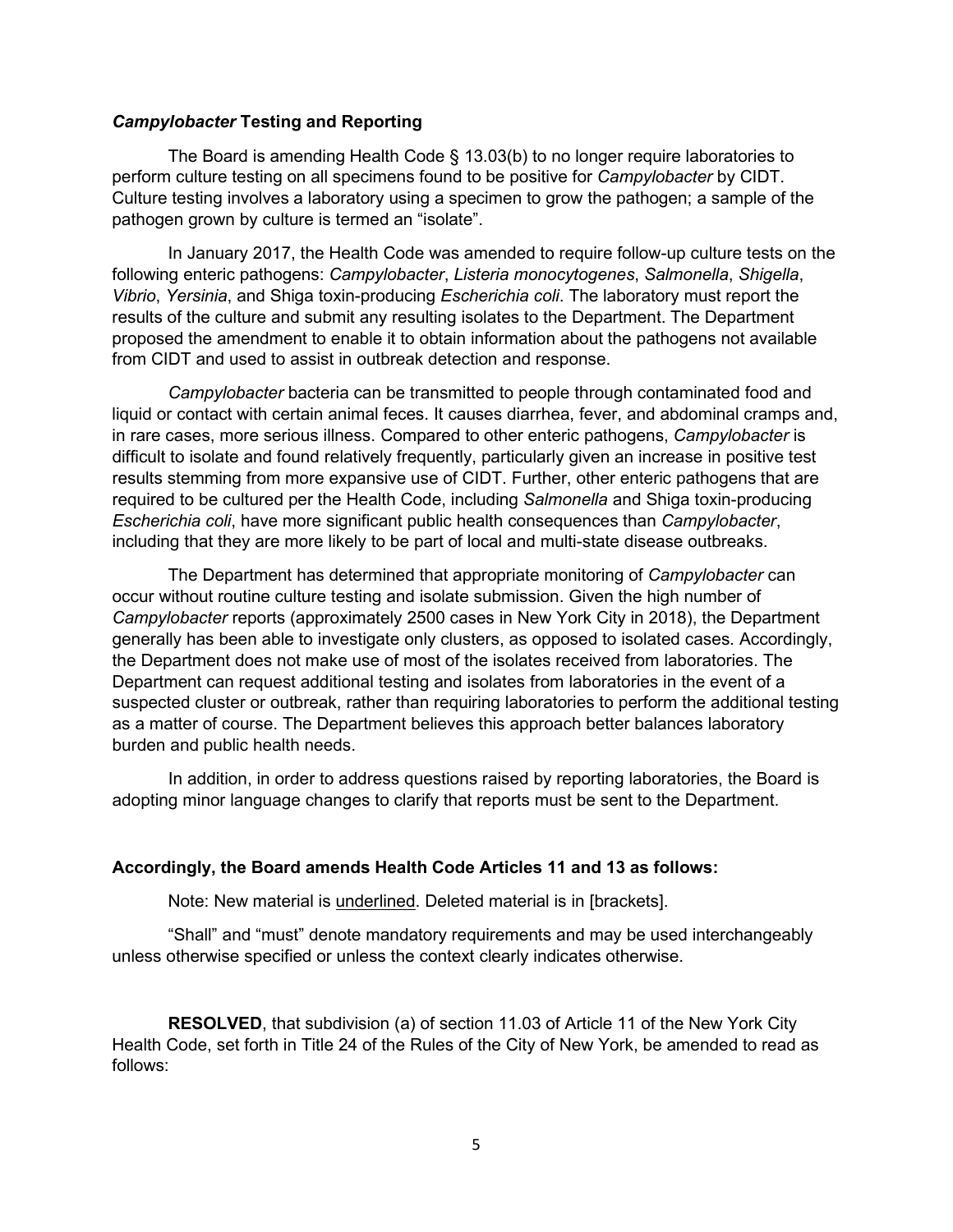(a) Cases and carriers affected with any of the following diseases and conditions of public health interest, and persons who at the time of their death were apparently so affected, shall be reported to the Department as specified in this article:

\* \* \* \* \*

Tuberculosis, as demonstrated by:

(1) Positive culture for *Mycobacterium tuberculosis* complex; or

 (2) Positive DNA probe, polymerase chain reaction (PCR), or other technique for identifying *Mycobacterium tuberculosis* from a clinical or pathology specimen; or

 (3) Positive smear for acid-fast bacillus, with final culture results pending or not available, on either a microbacteriology or a pathology specimen; or

 (4) Clinically suspected pulmonary or extrapulmonary (meningeal, bone, kidney, etc.) tuberculosis, such that the physician or other health care professional attending the patient has initiated or intends to isolate the patient or initiate treatment for tuberculosis, or to continue or resume treatment for previously incompletely treated disease, or, if the patient is not available, that the physician or other health care professional would initiate isolation or treatment if the patient were available; or

 (5) Biopsy, pathology, or autopsy findings in lung, lymph nodes or other tissue specimens, consistent with active tuberculosis disease including, but not limited to presence of acid-fast bacilli, caseating and non-caseating granulomas, caseous matter, tubercles and fibro-caseous lesions; or

 (6) Positive reaction to the [purified protein derivative (PPD) Mantoux test] tuberculin skin test administered using the Mantoux method, blood-based tests positive for tuberculosis infection, or other recognized diagnostic test positive for tuberculosis infection in a child less than five years of age, regardless of whether such child has had a BCG vaccination. This reporting requirement is applicable to healthcare providers only. The related reporting requirement for laboratories is set forth in paragraph (7) below.

 (7) Blood-based test for tuberculosis infection, or other later developed diagnostic test for tuberculosis infection, for all persons regardless of age. This reporting requirement is applicable to laboratories only. The related reporting requirement for healthcare providers is set forth in paragraph (6) above.

\* \* \* \* \*

**RESOLVED,** that subdivision (a) of section 11.15 of Article 11 of the New York City Health Code, set forth in Title 24 of the Rules of the City of New York, be amended to read as follows:

(a) Any individual required to be isolated pursuant to provisions of this Article, and certain [cases, suspect cases, contacts and carriers] individuals infected with or carrying, suspected to be infected with or carrying, or having contact with people infected with or carrying certain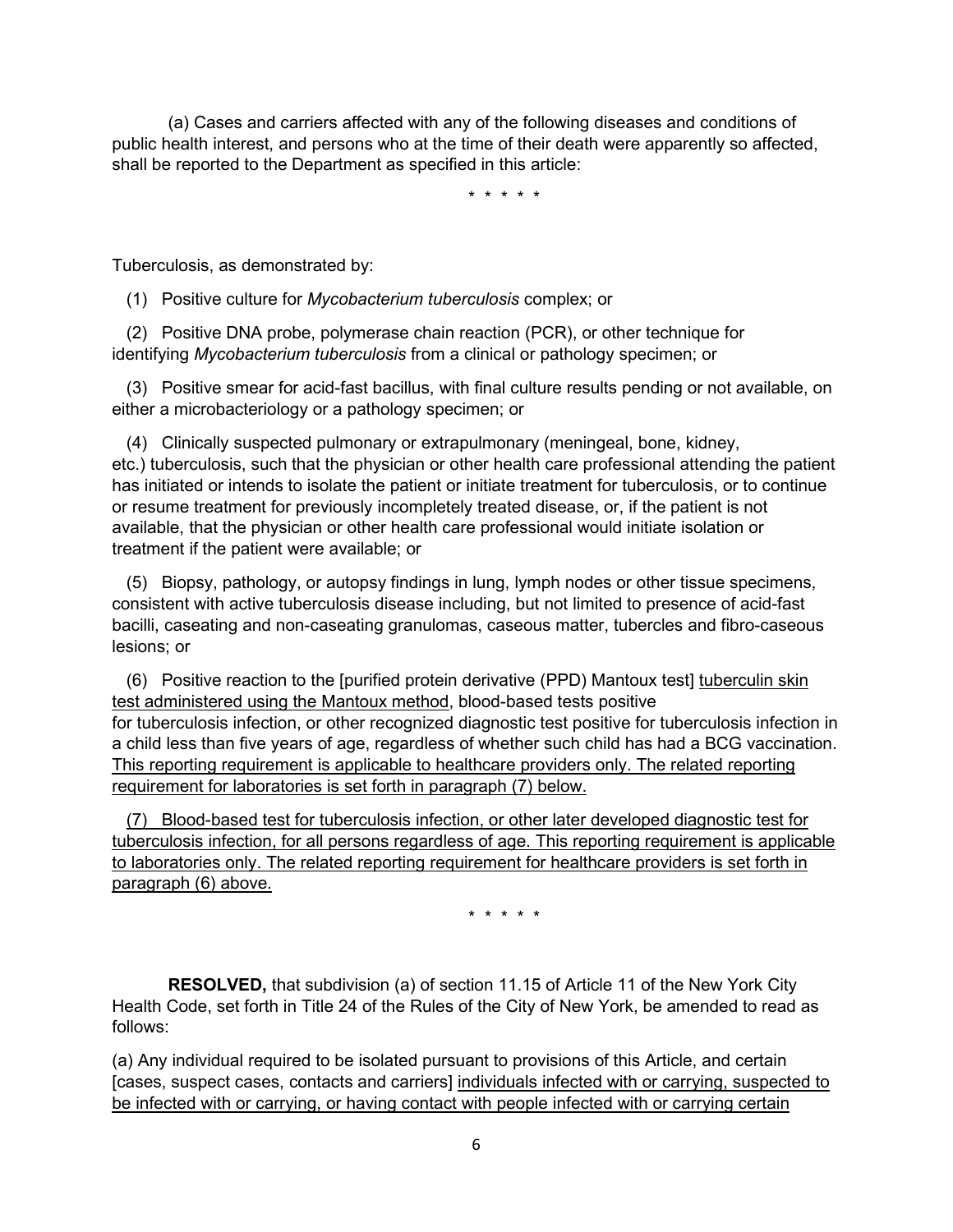organisms that cause disease, as indicated in this subdivision, shall be excluded by the operator, employer or person in charge of the applicable institution, facility or place as set forth in this subdivision.

 (1) [A case or carrier] An individual infected with or carrying an organism that causes any of the following diseases who is a food handler shall be excluded until the individual no longer has symptoms and, as determined by the Department, no longer has an illness that is a risk to others. For the exclusion to be terminated, the excluded individual must provide the Department with clinical evidence of the absence of disease, which, as determined by the Department, may include two negative stool samples, taken not less than 24 hours apart and no less than 48 hours after resolution of symptoms, [are submitted to the Department and until determined by the Department to no longer be a risk to others;] provided that, if the individual has received antimicrobial therapy, the first stool sample shall be taken no less than 48 hours after the last dose:

Campylobacteriosis

Cholera

 [E. coli 015:H7] *E. coli* O15:H7 and other Shiga [toxin producing Escherichia coli] toxinproducing *Escherichia coli* (STEC) infections

Salmonellosis (other than typhoid)

**Shigellosis** 

**Yersiniosis** 

 (2) [A case or carrier] An individual infected with or carrying an organism that causes any of the following diseases who is an enrollee or attendee under the age of five or staff member who has contact with children under the age of five in a school, day care facility, camp or other congregate care setting with children under the age of five; or a health care practitioner in a hospital or medical facility who provides oral care shall be excluded until the individual no longer has symptoms and, as determined by the Department, no longer has an illness that is a risk to others. For the exclusion to be terminated, the excluded individual must provide the Department with clinical evidence of the absence of disease, which, as determined by the Department, may include two negative stool samples, taken not less than 24 hours apart and no less than 48 hours after resolution of symptoms, [are submitted to the Department and until determined by the Department to no longer be a risk to others;] provided that, if the individual has received antimicrobial therapy, the first stool sample shall be taken no less than 48 hours after the last dose[;] :

## Cholera

 [E. coli 015:H7] *E. coli* O15:H7 and other Shiga [toxin producing Escherichia coli] toxinproducing *Escherichia coli* (STEC) infections

## **Shigellosis**

 (3) [A case or carrier] An individual infected with or carrying an organism that causes any of the following diseases who is an enrollee or attendee under the age of five or staff member who has contact with children under the age of five in a school, day care facility, camp or other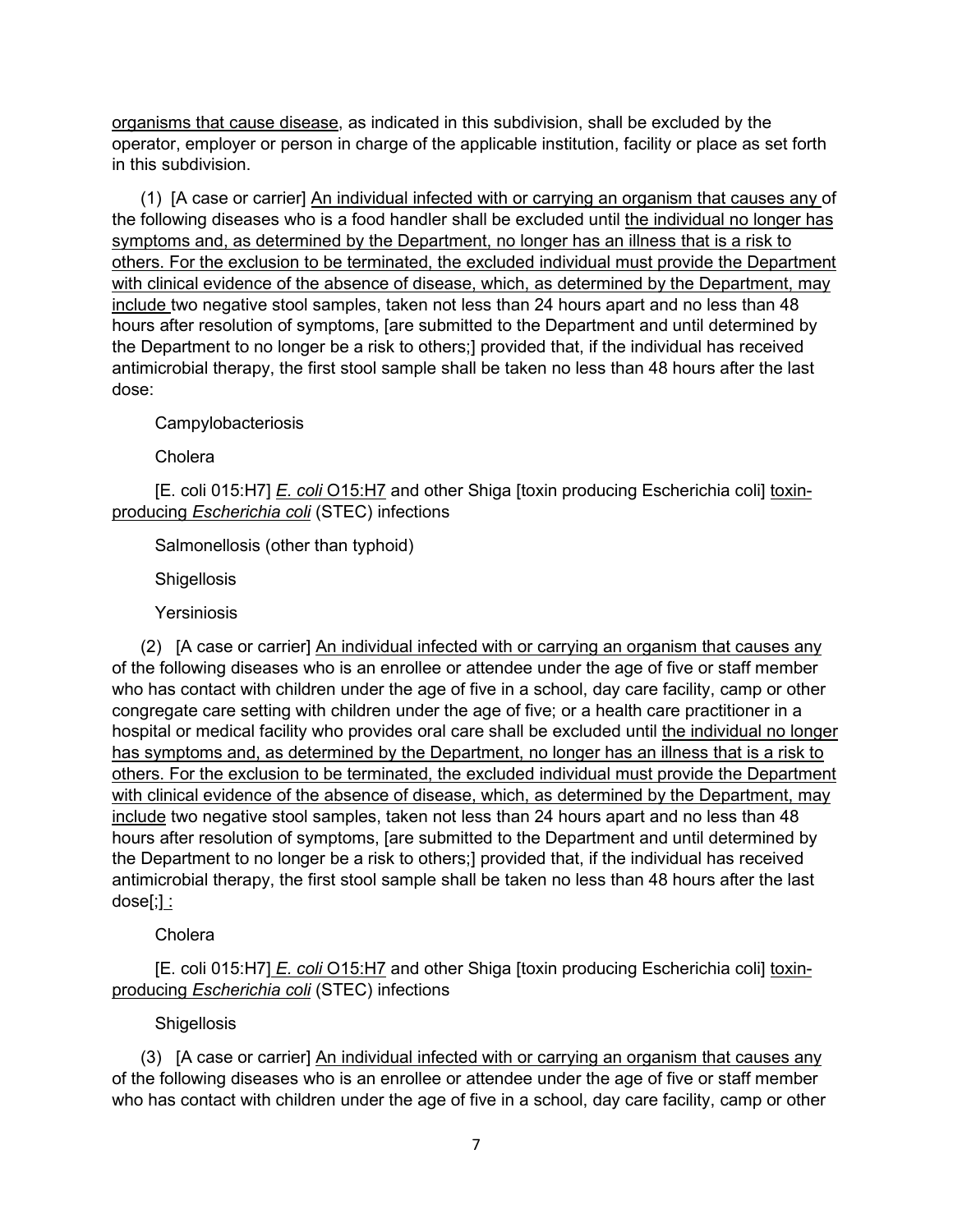congregate care setting with children under the age of five; or a health care practitioner who provides oral care, shall be excluded until the individual no longer has symptoms, unless the Department determines that there is a continuing risk to others:

**Campylobacteriosis** 

Salmonellosis (other than typhoid)

**Yersiniosis** 

(4) [A case or carrier]An individual infected with or carrying an organism that causes any of the diseases listed in this paragraph who is a food handler; an enrollee or attendee under the age of five or staff member who has contact with children under the age of five in a school, day care facility, camp or other congregate care setting with children under the age of five; or a health care practitioner in a hospital or medical facility who provides oral care, shall be excluded until the individual no longer has symptoms and, as determined by the Department, no longer has an illness that is a risk to others. For the exclusion to be terminated, the excluded individual must provide the Department with clinical evidence of the absence of disease, which, as determined by the Department, may include three negative stool samples, taken not less than 24 hours apart and no less than 48 hours after resolution of symptoms, [are submitted to the Department and until determined by the Department to no longer be a risk to others;] provided[, however,] that, if the individual has received antimicrobial therapy, the first stool sample shall be taken no less than 48 hours after the last dose:

Amebiasis

**Cryptosporidiosis** 

Giardiasis

 (5) [A case]An individual, or a household contact of an individual, with Hepatitis A who is a food handler; an enrollee or attendee under the age of five or staff member who has contact with children under the age of five in a school, day care facility, camp or other congregate care setting with children under the age of five; or a health care practitioner in a hospital or medical facility who provides oral care, shall be excluded until determined by the Department to no longer [be] have an illness that is a risk to others.

**RESOLVED**, that paragraph (5) of subdivision (a) of section 11.21 of Article 11 of the New York City Health Code, set forth in Title 24 of the Rules of the City of New York, be amended to read as follows:

 (5) *Reports for children less than five years of age.* When a child less than five years of age has a positive test for tuberculosis infection, the physician who attends the child, or the person in charge of a hospital, dispensary or clinic giving treatment to the child, must submit to the Department reports of all qualitative and quantitative diagnostic tests for tuberculosis infection for such child, including reports of all [bloodbased] blood-based tests and [purified protein derivative (PPD) Mantoux tests] tuberculin skin tests (TST) administered using the Mantoux method (including induration where a [PPD] TST is performed); all radiological examinations (including chest x-rays, computerized tomography scans, and magnetic resonance imaging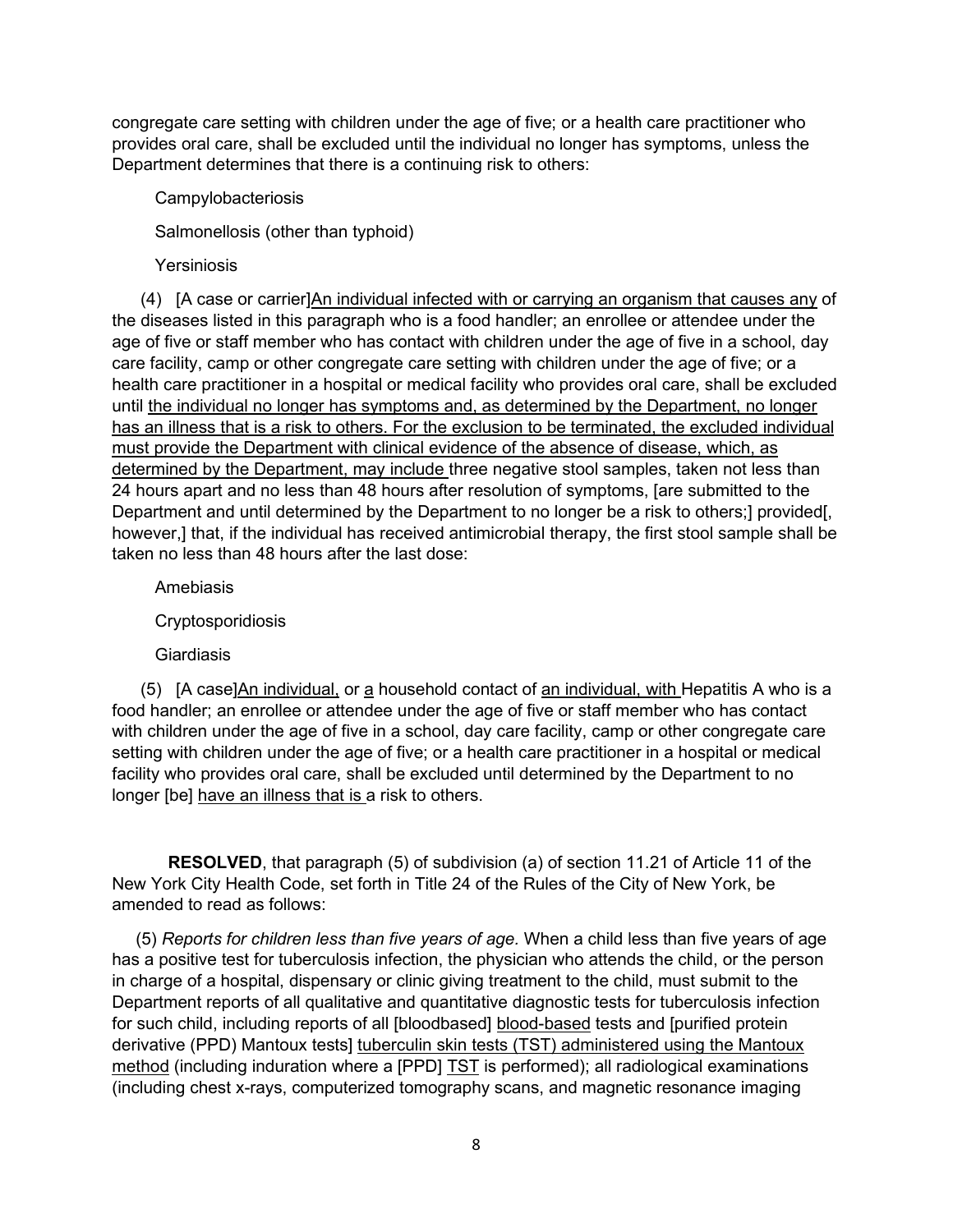scans); and initiation of treatment for latent tuberculosis infection, in a manner prescribed by the Department.

**RESOLVED**, that paragraph (1) of subdivision (b) of section 13.03 of Article 13 of the New York City Health Code, set forth in Title 24 of the Rules of the City of New York, be amended to read as follows:

 (1) With regard to tuberculosis, reports shall also include all laboratory findings which indicate presumptive or confirmed presence of tuberculosis, the results of smears found positive for acid fast bacilli (AFB), all results including negatives and species identification on samples which had positive smears, all results including negative and indeterminate results of bloodbased or other later-developed laboratory [test results positive] tests for tuberculosis infection [for children less than five years of age], all drug susceptibility testing results and all subsequent test results on samples collected within one year from any patient who had a previous positive AFB smear or a positive *Mycobacterium tuberculosis* complex test result (e.g., culture or NAA). Reports shall specify the laboratory methodology used and shall state if applicable whether the specimen was susceptible or resistant to each anti-tuberculosis drug at each concentration tested.

**RESOLVED**, that paragraph (4) of subdivision (b) of section 13.03 of Article 13 of the New York City Health Code, set forth in Title 24 of the Rules of the City of New York, be amended to read as follows:

(4) If a culture-independent diagnostic test or other laboratory test demonstrates the possible presence of [*Campylobacter*,] *Listeria monocytogenes*, *Salmonella*, *Shigella*, *Vibrio*, or *Yersinia* in a patient specimen, the laboratory must perform, or refer the specimen to another laboratory for performance of, culture on the original specimen to isolate the organism. The culture must be initiated, or the specimen forwarded to another laboratory, within 72 hours of obtaining the positive culture-independent diagnostic test or other laboratory test result. The laboratory that performed the culture-independent diagnostic test or other positive test for one of the listed enteric pathogens must report the results of the subsequent culture test, whether positive or negative and whether performed by it or another laboratory, to the Department within 24 hours of obtaining the result. The laboratory that performed the culture must submit the resulting isolates, if any, to the Department in a manner and form prescribed by the Department. In the case of Shiga toxin-producing *Escherichia coli*, the laboratory must submit (i) an isolate or (ii) a Shiga toxin-positive broth (if available) and stool to the Department in a manner and form prescribed by the Department.

**RESOLVED**, that Article 11 of the New York City Health Code, set forth in Title 24 of the Rules of the City of New York, be amended to include a new Section 11.33 to read as follows:

# **§11.33 Congenital Syphilis**

(a) Every physician attending pregnant persons in the City of New York shall in the case of every person so attended take or cause to be taken a sample of blood of such person at 28